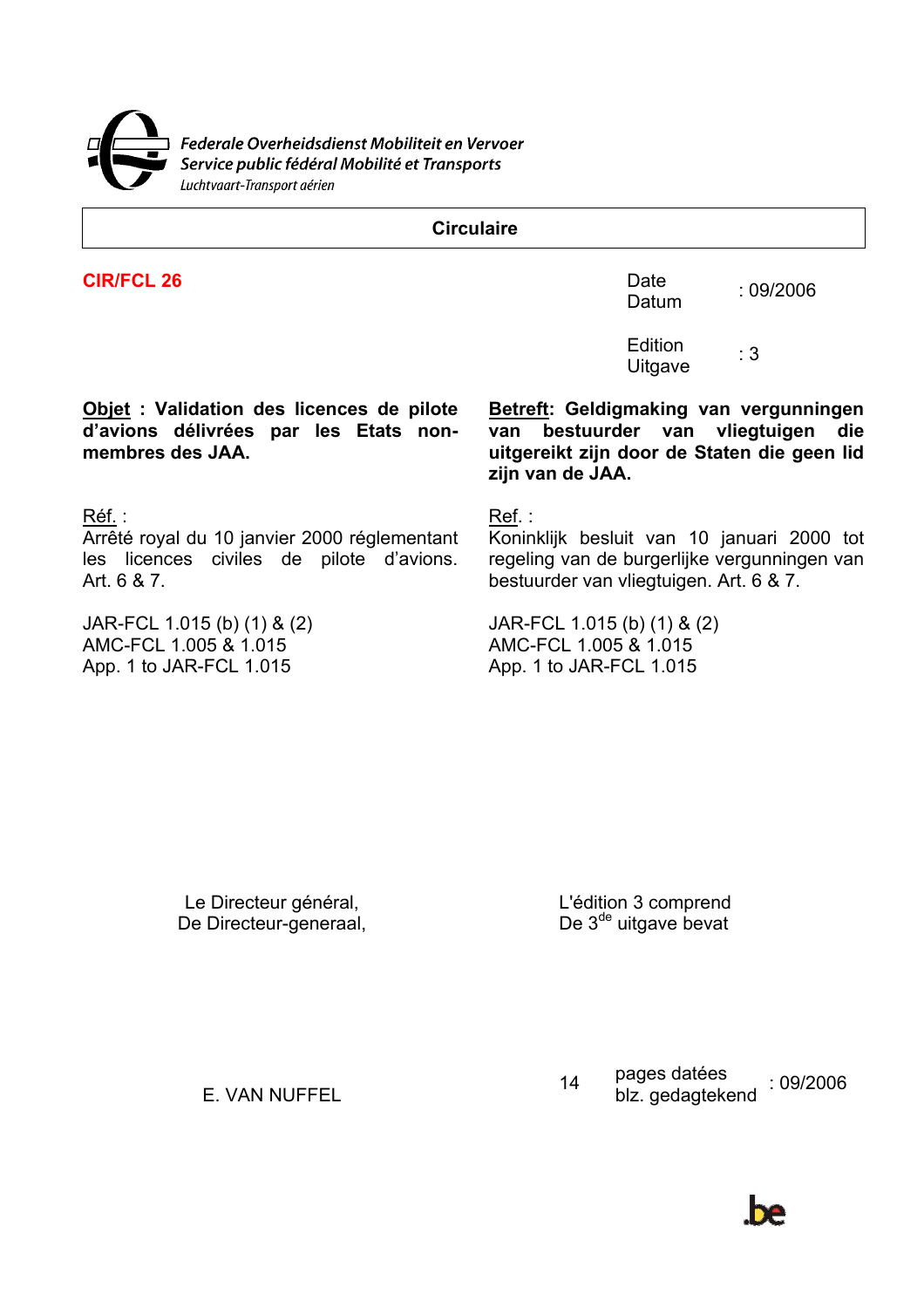## **FCL 26 FCL 26**

1. Cette circulaire décrit les conditions de validation des licences de pilote d'avions, délivrées par les Etats non-membres des JAA.

2. Chaque demande de validation sera accompagnée :

- (a) du formulaire « LICENCE AUTHENTICATION FORM » annexé à la présente circulaire, dûment complété ;
- (b) de la licence de vol originale pour laquelle la validation est demandée ;
- (c) du carnet de vol du titulaire. (c) het vliegboek van de houder.

1. Deze circulaire beschrijft de voorwaarde voor de geldigmaking van vergunningen van bestuurder van vliegtuigen, uitgereikt door Staten die geen lid zijn van de JAA.

2. Iedere aanvraag voor de geldigmaking dient vergezeld te zijn van:

- (a) het volledig ingevulde formulier "LICENCE AUTHENTICATION FORM" als bijlage bij deze circulaire;
- (b) de originele vliegvergunning waarvoor de geldigmaking gevraagd wordt;
-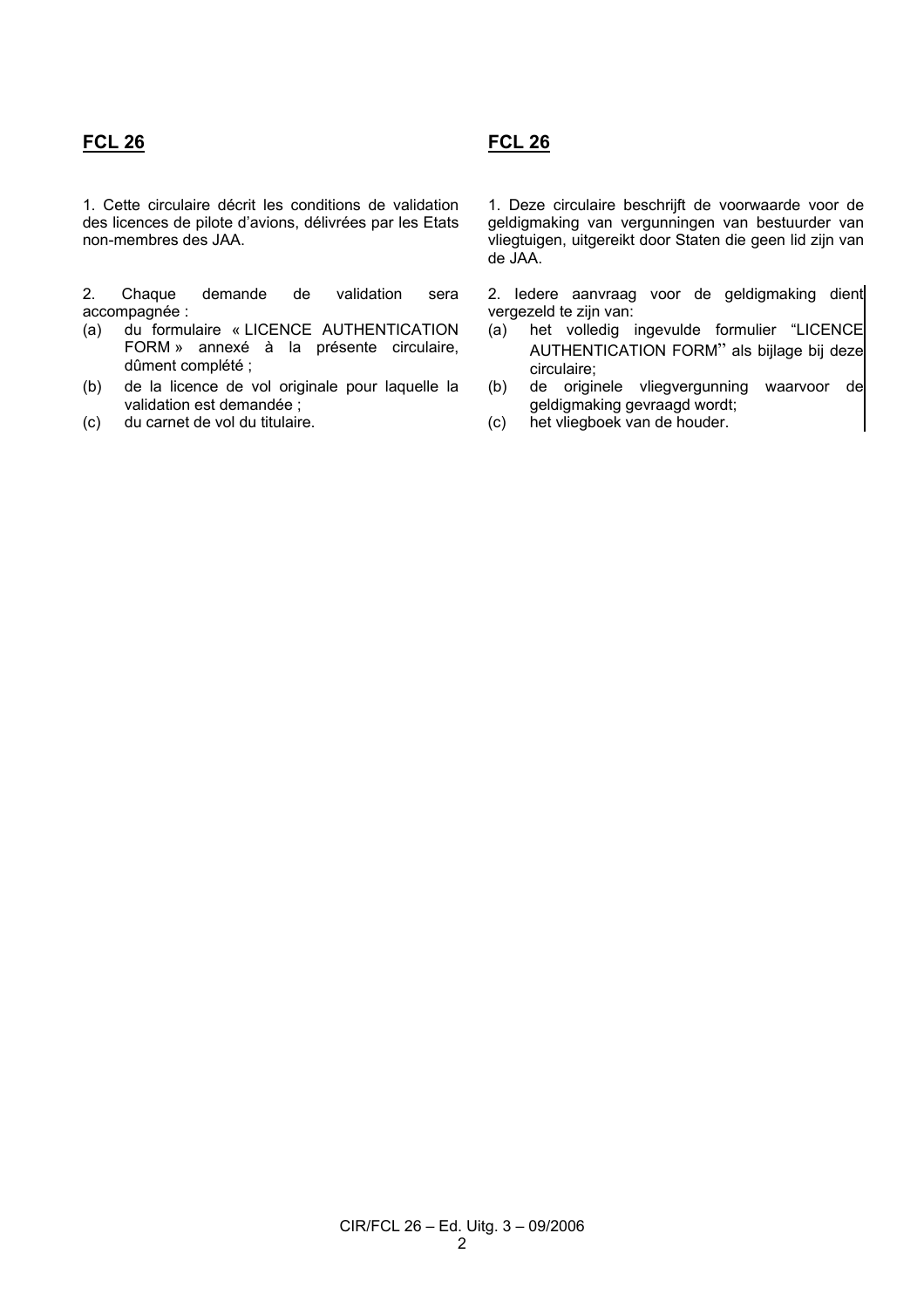**Appendix 1 to JAR–FCL 1.015 Minimum requirements for the validation of pilot licences of non-JAA States** (See JAR–FCL 1.015) (See AMC FCL 1.005 & 1.015)

1 The minimum requirements for the validation of a pilot licence of a non-JAA State are specified below.

## **Pilot licences for commercial air transportation and other professional activities**

2 A pilot licence issued in accordance with ICAO Annex 1 by a non-JAA State may be validated according to articles 6 or 7 of the Royal Decree of 10 January 2000 in order to permit flights (other than flight instruction) in aeroplanes registered in Belgium. To validate such licences, the holder shall:

- (a) complete, as a skill test, the type or class rating revalidation requirements of articles 56 or 57 of the Royal Decree of 10 January 2000 relevant to the privileges of the licence held (See Circulars FCL 20 for MPA or FCL 21 for SPA);
- (b) demonstrate to the satisfaction of a FE or a TRE that a knowledge of the relevant parts of JAR–OPS and JAR–FCL (see AMC FCL 1.005 & 1.015) has been acquired (See Annex 1 below);
- (c) demonstrate to the satisfaction of a FE or a TRE a knowledge of English;
- (d) hold a valid JAR–FCL Class 1 medical certificate;
- (e) present justification proving the necessity of the validation; and
- (f) comply with the experience requirements set out in column (2) of the following table in relation to the validation conditions specified in column (3):

| Licence held          | Total flying hours experience<br>Validation conditions                                                                                                                      |                                                                                                     |     |
|-----------------------|-----------------------------------------------------------------------------------------------------------------------------------------------------------------------------|-----------------------------------------------------------------------------------------------------|-----|
| (1)                   | (2)                                                                                                                                                                         | (3)                                                                                                 |     |
| ATPL(A)               | >1 500 hours as PIC on multi-pilot aeroplanes                                                                                                                               | Commercial<br>transport<br>multi-pilot<br>air<br>in<br>aeroplanes as PIC                            | (a) |
| ATPL(A) or CPL(A)/IR* | >1 500 hours as PIC or co-pilot on multi-pilot<br>aeroplanes according to operational requirements                                                                          | multi-pilot<br>Commercial<br>transport<br>air<br>in<br>aeroplanes as co-pilot                       | (b) |
| CPL(A)/IR             | >1 000 hours as PIC in commercial air transport<br>since gaining an IR                                                                                                      | Commercial<br>air<br>transport<br>single-pilot<br>in.<br>aeroplanes as PIC                          | (C) |
| CPL(A)/IR             | >1 000 hours as PIC or as co-pilot in single-pilot<br>aeroplanes according to operational requirements                                                                      | Commercial<br>transport<br>single-pilot<br>air<br>in<br>aeroplanes as co-pilot according to JAR-OPS | (d) |
| CPL(A)                | >700 hours in aeroplanes other than TMGs,<br>including 200 hours in the activity role for which<br>validation is sought, and 50 hours in that role in<br>the last 12 months | Activities in aeroplanes other than commercial<br>air transport                                     | (e) |

\* CPL(A)/IR holders on multi-pilot aeroplanes shall have demonstrated ICAO ATPL(A) level knowledge before validation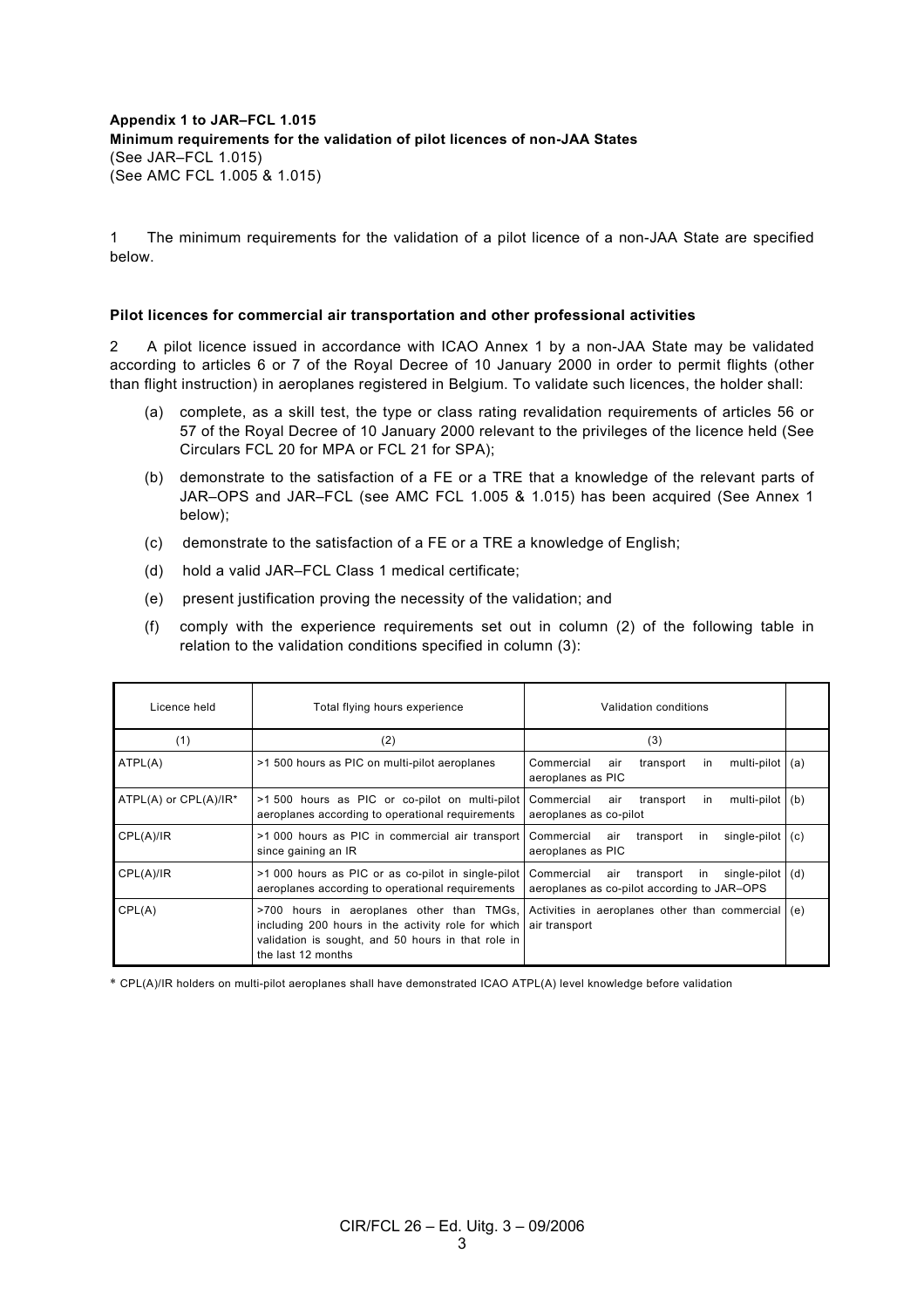## **Private pilot licences with Instrument Rating**

3 A private pilot licence with instrument rating issued in accordance with ICAO Annex 1 by a non-JAA State may be validated according to articles 6 or 7 of the Royal Decree of 10 January 2000 in order to permit flights (other than flight instruction) in aeroplanes registered in Belgium. To validate such licences, the holder shall:

- (a) complete, as a skill test, the type/class and instrument rating of articles 49 and 57 of the Royal Decree of 10 January 2000 (See circulars FCL 10 and FCL 21);
- (b) demonstrate during an examination that a knowledge of Air Law and the Aeronautical Weather codes, subject number 050 10 03 01, as well as the Flight Planning & Performance (IR), subject number 030 00 00 00, Human Performance subject number 040 00 00 00 in accordance with Appendix 1 to JAR-FCL 1.470 has been acquired (See circular FCL 14);
- (c) demonstrate to the satisfaction of a FE a knowledge of English;
- (d) hold at least a valid JAR-FCL Class 2 medical certificate including hearing requirements in accordance with JAR-FCL 3.355(b);
- (e) hold R/T privileges acceptable to the Authority;
- (f) comply with the experience requirements set out in column (2) of the following table:

| Licence held | Total flying hours experience          |
|--------------|----------------------------------------|
| T            | (2)                                    |
| PPL/IR       | $> 100$ hrs PIC instrument flight time |

## **Private pilote licences.**

4 A private pilot licence issued in accordance with ICAO annex 1 by a non-JAA State may be validated according to article 6 of the Royal Decree of 10 January 2000 in order to permit private flights in aeroplanes registered in Belgium. To validate such licences, the holder shall:

- (a) complete, as a skill test, the class rating revalidation requirements of article 57 of the Royal Decree of 10 January 2000 (see circular FCL 21);
- (b) demonstrate to the satisfaction of a FE that a knowledge of the relevant parts of JAR-FCL has been acquired as set out in annex 2 below;
- (c) hold a valid JAR-FCL Class 2 medical certificate;
- (d) hold R/T privileges acceptable to the Authority.

## **Renewal of the validation.**

- 5 The validation of a licence may be renewed subject to the following conditions:
	- (a) The validation of a licence may be renewed if the holder meets the requirements for the revalidation of the relevant type/class rating according to articles 56 (MPA), 57 (SPA) or, if applicable, article 44 (IR(A)) of the Royal Decree of 10 January 2000;
	- (b) In addition to (a), the renewal of a validation of a licence for commercial air transportation and other professional activities is subject to the presentation by the holder of a working licence or a working permit according to the Law of 30 April 1999 (for non EU-State citizens only).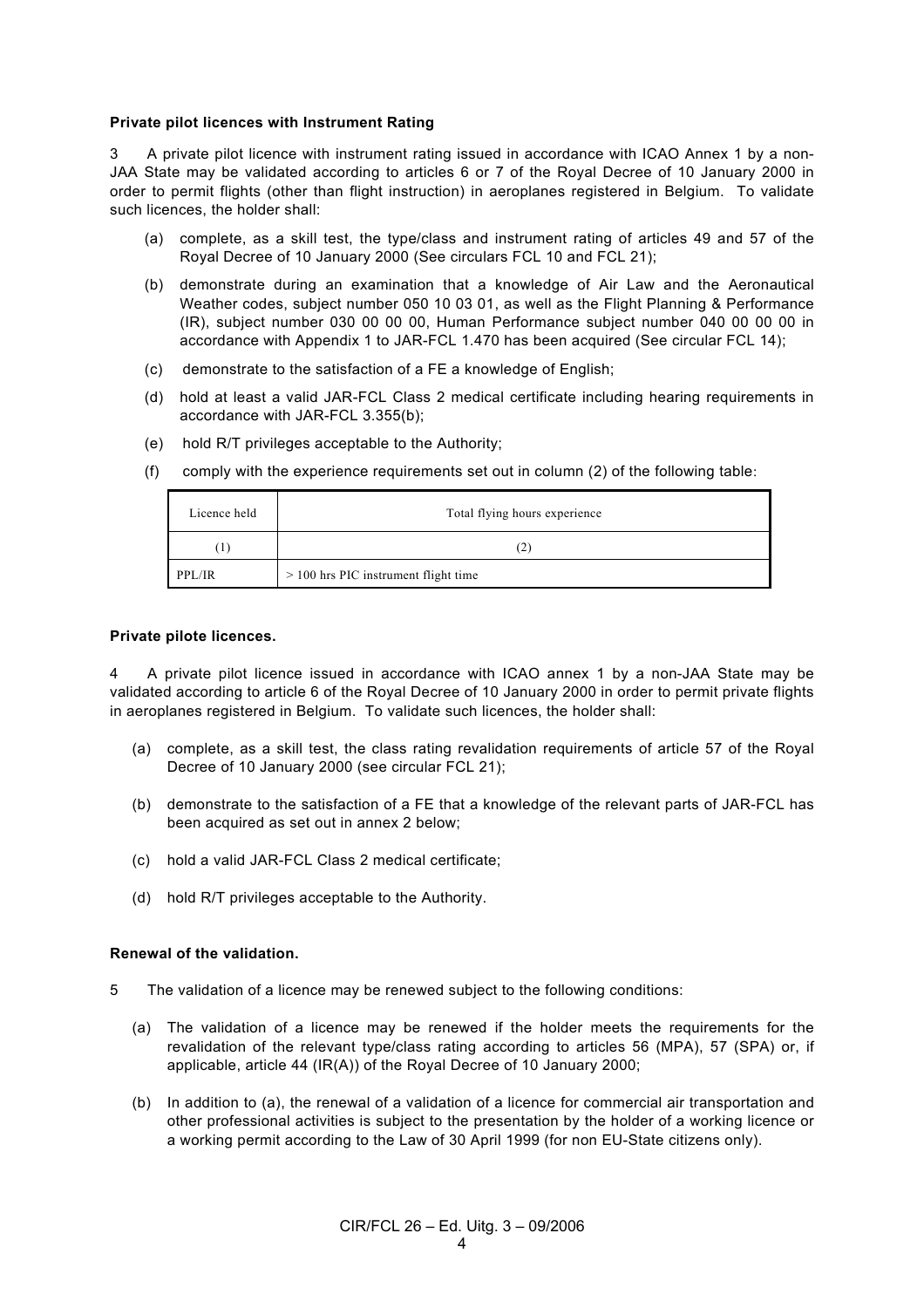## **Validation of pilot licences of non-JAA States for specific tasks of finite duration**

TEMPORARY VALIDATION / AUTHORISATION OF NON-JAA PILOT LICENCES FOR AEROPLANE MANUFACTURER´S PILOTS

6 A pilot license issued in accordance with ICAO Annex 1 by a non-JAA State, including an instructor rating or examiner authorisation issued by that State may be validated or otherwise authorised subject to conditions, for a maximum of 1 year, in order to permit flights to demonstrate, operate, ferry or test an aeroplane registered in Belgium. When validating a licence under the provisions of this paragraph, the non-JAA licence holder may be exempt from the requirements for validation of a non-JAA licence contained in paragraphs 2, 3 or 4 above, subject to the following conditions:

To be eligible for validation of such a licence, the holder shall:

- (a) Possess an appropriate licence, medical certificate, type ratings, and qualifications, to include instructor or examiner qualifications, valid in the non-JAA State for the duties proposed, and
- (b) Be employed by an aeroplane manufacturer or a TRTO performing training on behalf of an aeroplane manufacturer, and
- (c) Be limited to performing flight instruction and testing for initial issue of type ratings, the supervision of initial line flying by the operators' pilots, delivery or ferry flights, initial line flying, flight demonstrations or test flights.

7. Whenever conducting or supervising line flying, the pilot shall also be required to meet the relevant requirements of JAR-OPS as determined by the Belgian Civil Aviation Authority.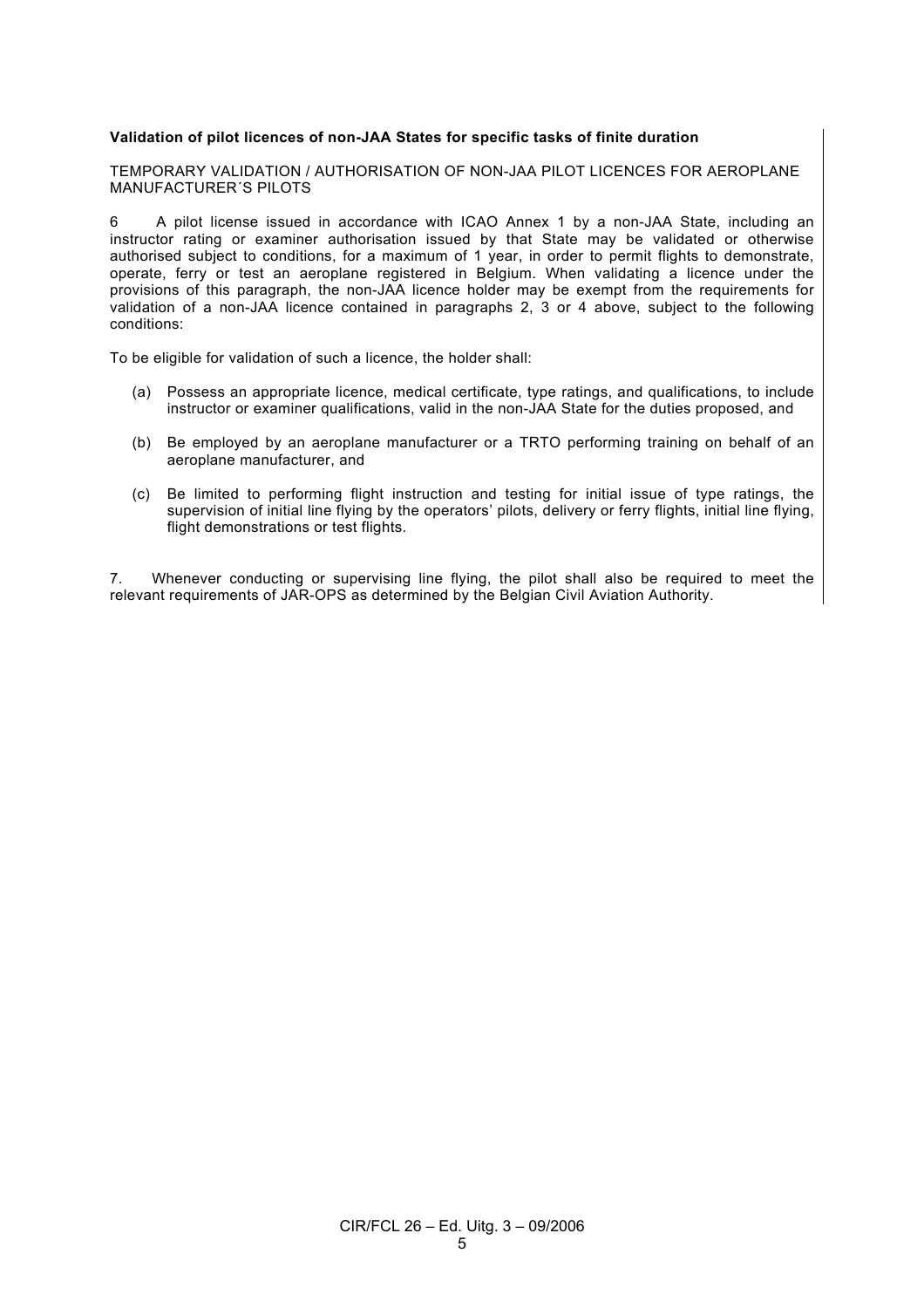## **AMC FCL 1.005 & 1.015**

**Knowledge requirements for the issue of a JAR–FCL licence on the basis of a national licence issued by a JAA Member State or for the validation of pilot licences of non-JAA States (Acceptable Means of Compliance)** 

#### **JAR–FCL Part 1 (Aeroplane)**

## **JAR–FCL SUBPART A – GENERAL REQUIREMENTS**

- 1.010 Basic authority to act as a flight crew member
- 1.015 Acceptance of licences, ratings, authorisations, approvals or certificates
- 1.016 Credit given to a holder of a licence issued by a non-JAA State
- 1.017 Authorisation/Ratings for special purposes
- 1.020 Credit for military service
- 1.025 Validity of licences and ratings
- 1.026 Recent experience for pilots not operating in accordance with JAR–OPS 1
- 1.035 Medical fitness
- 1.040 Decrease in medical fitness
- $1.050 -$  Crediting of flight time
- 1.060 Curtailment of privileges of licence holders aged 60 years or more.
- $1.080 -$  Recording of flight time
- Appendix 1 to JAR–FCL 1.005 Minimum requirements for the issue of a JAA licence/authorisation on the basis of a national licence/authorisation issued by a JAA Member State.
- Appendix 1 to JAR–FCL 1.015 Minimum requirements for the validation of pilot licences of non-JAA State.

## **JAR–FCL SUBPART C – PRIVATE PILOT LICENCE**

- $-$  1.100 Minimum Age
- 1.105 Medical fitness
- 1.110 Privileges and conditions
- 1.120 Experience and Crediting

## **JAR–FCL SUBPART D – COMMERCIAL PILOT LICENCE**

- $-$  1.140 Minimum Age
- 1.145 Medical fitness
- 1.150 Privileges and conditions
- 1.155 Experience and Crediting

#### **JAR–FCL SUBPART E – INSTRUMENT RATING**

- 1.175 Circumstances in which an instrument rating is required
- 1.180 Privileges and conditions
- 1.185 Validity, revalidation and renewal

## **JAR–FCL Subpart F – TYPE AND CLASS RATINGS**

- 1.215 Division of Class Ratings
- 1.220 Division of Type Ratings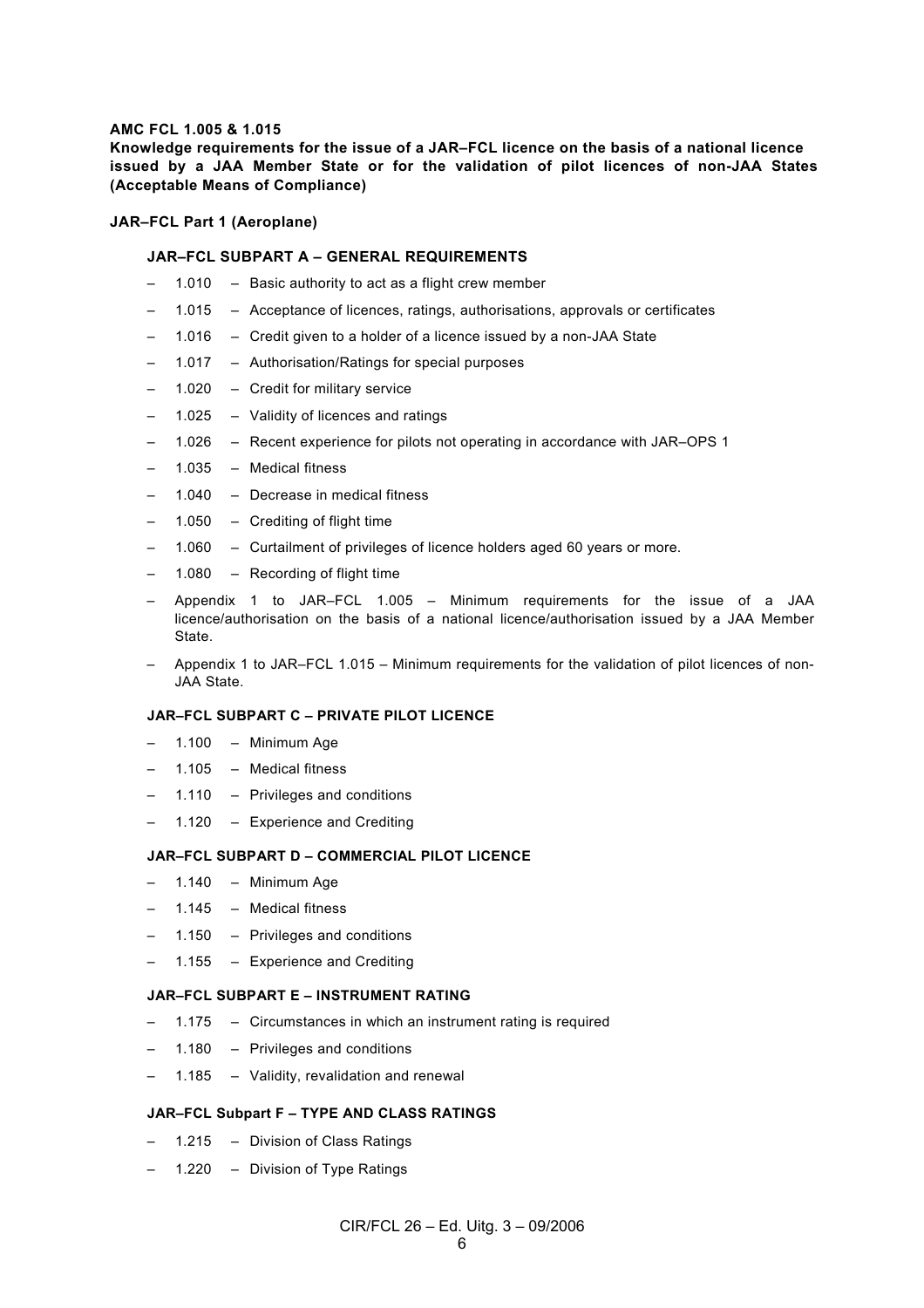- 1.225 Circumstances in which type or class ratings are required
- 1.235 Privileges, number, variants
- 1.240 Requirements
- 1.245 Validity, revalidation and renewal
- 1.250 Type rating: multi-pilot Conditions
- 1.255 Type rating: single-pilot aeroplane Conditions
- 1.260 Class rating Conditions
- 1.261 Type and class ratings Knowledge and flight instruction
- 1.262 Type and class ratings Skill
- Appendix 1 to JAR–FCL 1.240 & 1.295 Skill test and Proficiency check for Type/Class Ratings and ATPL
- Appendix 2 to JAR-FCL 1.240 & 1.295 Contents of the ATPL(A) / type rating / training / skill test and proficiency check on multi-pilot aeroplanes
- Appendix 3 to JAR–FCL 1.240 Content of Class/Type rating training & test/proficiency checks on single and multi-engine single-pilot aeroplanes

## **JAR–FCL SUBPART G – AIRLINE TRANSPORT PILOT LICENCE**

- 1.265 Minimum Age
- 1.270 Medical fitness
- 1.275 Privileges and conditions
- 1.280 Experience

## **JAR–FCL SUBPART H – INSTRUCTOR RATINGS (AEROPLANE)**

- 1.300 Instruction General
- 1.305 Instructor ratings and authorisation Purposes
- 1.310 Instructor ratings General
- 1.315 Instructor ratings and authorisations Period of validity
- 1.320 Flight Instructor rating (aeroplane)  $(FI(A))$  Minimum age
- 1.325  $FI(A)$  Restricted privileges
- 1.330  $FI(A)$  Privileges and requirements
- 1.335  $FI(A)$  Pre-requisite requirements
- 1.340  $FI(A)$  Course
- 1.345  $FI(A)$  Skill
- 1.350  $FI(A)$  Rating issue
- 1.355  $FI(A)$  Revalidation and renewal
- 1.360 Type rating instructor rating (multi-pilot aeroplane) (TRI(MPA)) Privileges
- 1.365 TRI(MPA) Requirements
- 1.370 TRI(MPA) Revalidation and renewal
- 1.375 Class rating instructor rating (single-pilot aeroplane) (CRI(SPA)) Privileges
- 1.380 CRI(SPA) Requirements
- 1.385 CRI(SPA) Revalidation and renewal

CIR/FCL 26 – Ed. Uitg. 3 – 09/2006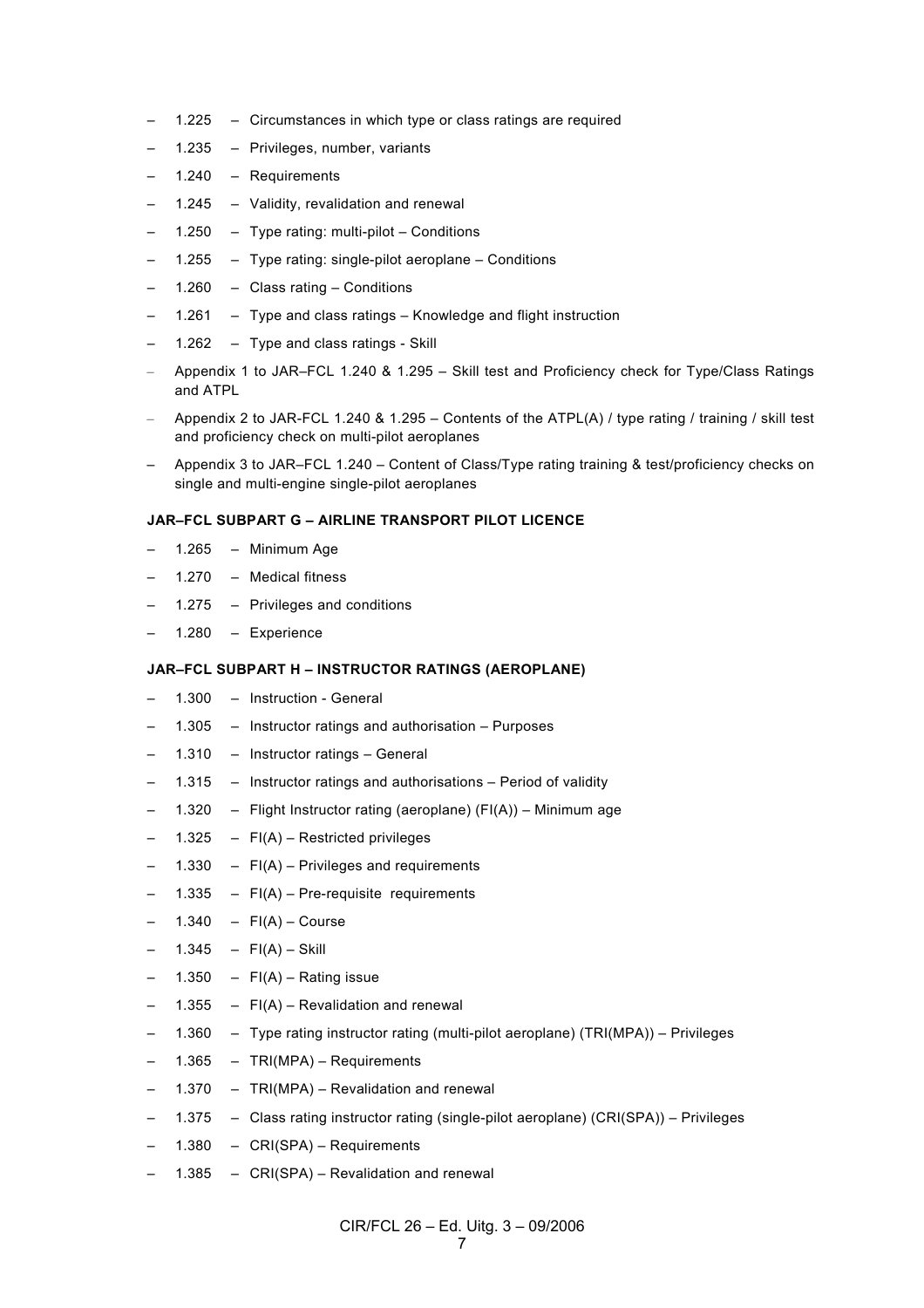- 1.390 Instrument rating instructor rating (aeroplane) (IRI(A)) Privileges
- 1.395  $IRI(A)$  Requirements
- 1.400  $IRI(A)$  Revalidation and renewal
- 1.405 Synthetic flight instructor authorisation (aeroplane) (SFI(A)) Privileges
- 1.410 SFI(A) Requirements
- 1.415  $SFI(A)$  Revalidation and renewal
- Appendix 1 to JAR–FCL 1.300 Requirements for a specific authorisation for instructors not holding a JAR–FCL licence to instruct in a FTO or TRTO outside JAA Member States
- Appendix 1 to JAR–FCL 1.330 & 1.345 Arrangements for the flight instructor rating (FI(A)) skill test, proficiency check and oral theoretical knowledge examination
- Appendix 2 to JAR–FCL 1.330 & 1.345 Contents of the flight instructor rating (FI(A)) skill test, oral theoretical knowledge examination and proficiency check
- Appendix 1 to JAR-FCL 1.340 Flight instructor rating (aeroplane) (FI(A)) course
- Appendix 1 to JAR-FCL 1.365 Course for the type rating instructor rating for multi-pilot aeroplane (TRI) (MPA)
- Appendix 1 to JAR-FCL 1.380 Course for the single-pilot multi-engine class rating instructor rating (Aeroplane) (CRI(SPA))
- Appendix 2 to JAR FCL 1.380 Course for the single-pilot single engine class rating instructor rating (aeroplane) (CRI(SPA))
- Appendix 1 to JAR FCL 1.395 Course for the instrument rating instructor rating (Aeroplane)  $(IRI(A))$

## **JAR–FCL 3 (MEDICAL)**

### **JAR–FCL SUBPART A - GENERAL REQUIREMENTS**

- 3.095 Aeromedical examinations  $(3.095(a)$  and  $(b))$
- 3.105 Period of validity of medical certificates
- 3.110 Requirements for medical assessments
- 3.115 Use of medication or drugs
- 3.120 Responsibilities of the applicant

## **JAR–OPS SECTION 1 – REQUIREMENTS**

#### **JAR–OPS SUBPART A – APPLICABILITY**

– 1.001 – Applicability

#### **JAR–OPS SUBPART B – GENERAL**

- 1.005 General
- 1.010 Exemptions
- 1.015 Operational Directives
- 1.025 Common Language
- 1.030 Minimum Equipment Lists Operators' Responsibilities
- 1.040 Additional Crew Members
- $1.060 -$  Ditching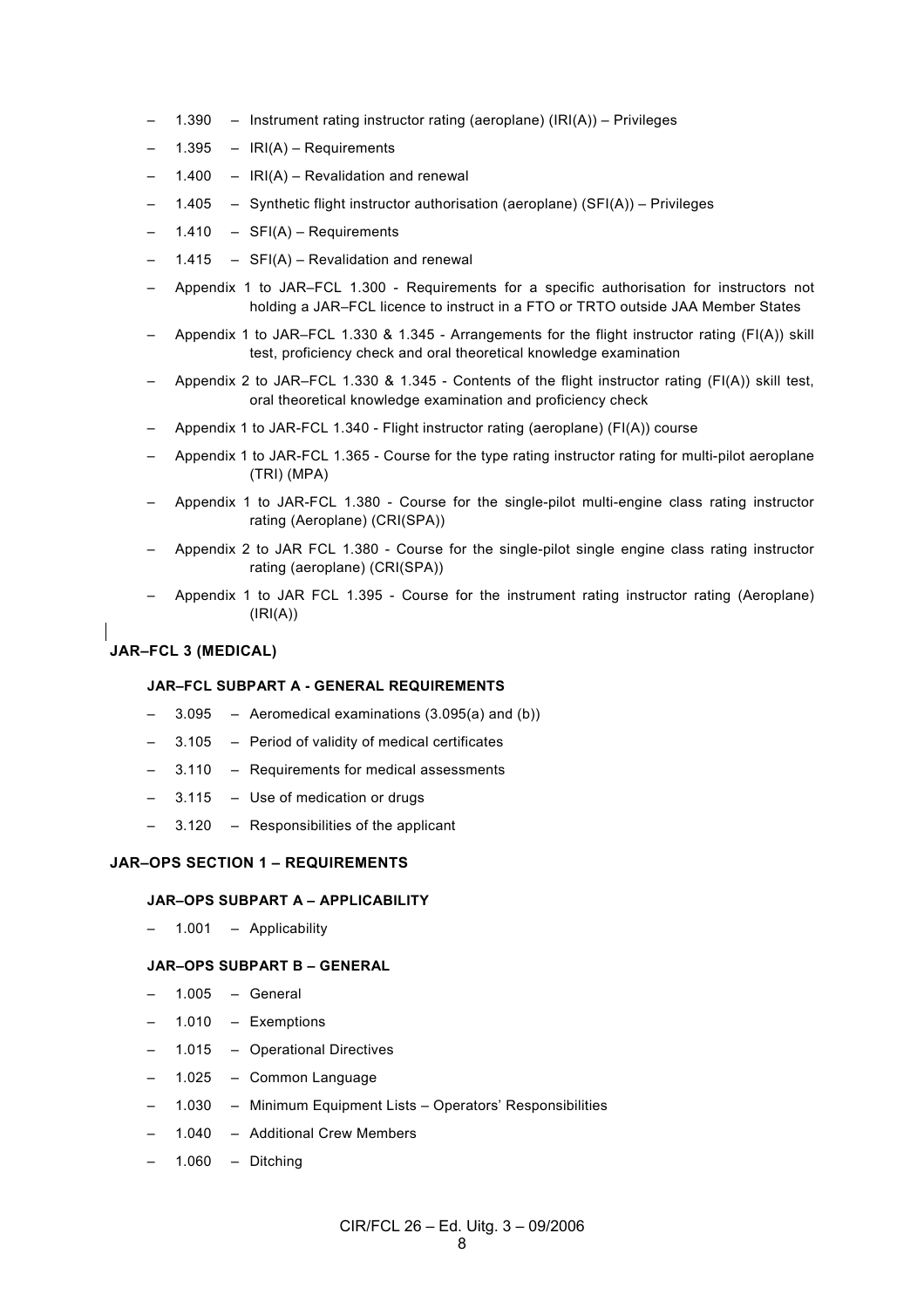- 1.065 Carriage of weapons of war and munitions of war
- 1.070 Carriage of sporting weapons and ammunition
- 1.075 Method of carriage of persons
- 1.085 Crew responsibilities
- 1.090 Authority of the commander
- 1.100 Admission to flight deck
- 1.105 Unauthorised carriage
- 1.110 Portable electronic devices
- 1.115 Alcohol and drugs
- 1.120 Endangering safety
- 1.130 Manuals to be carried
- 1.135 Additional information and forms to be carried
- 1.140 Information retained on the ground
- 1.145 Power to inspect
- 1.150 Production of documentation and records
- 1.160 Preservation, production and use of flight recorder recordings

## **JAR–OPS SUBPART D – OPERATIONAL PROCEDURES**

- 1.200 Operations manual
- 1.210 Establishment of procedures
- 1.225 Aerodrome Operating Minima
- 1.260 Carriage of Persons with Reduced Mobility
- 1.265 Carriage of inadmissible passengers, deportees or persons in custody
- 1.270 Stowage of baggage and cargo
- 1.280 Passenger seating
- 1.285 Passenger briefing
- 1.290 Flight preparation
- 1.295 Selection of aerodromes
- 1.300 Submission of ATS Flight Plan
- 1.305 Refuelling/defuelling with passengers embarking, on board or disembarking
- 1.310 Crew Members at stations
- 1.315 Assisting means for emergency evacuation
- 1.320 Seats, safety belts and harnesses
- 1.325 Securing of passenger cabin and galley(s)
- 1.330 Accessibility of emergency equipment
- 1.335 Smoking on board
- 1.340 Meteorological conditions
- 1.345 Ice and other contaminants
- 1.350 Fuel and oil supply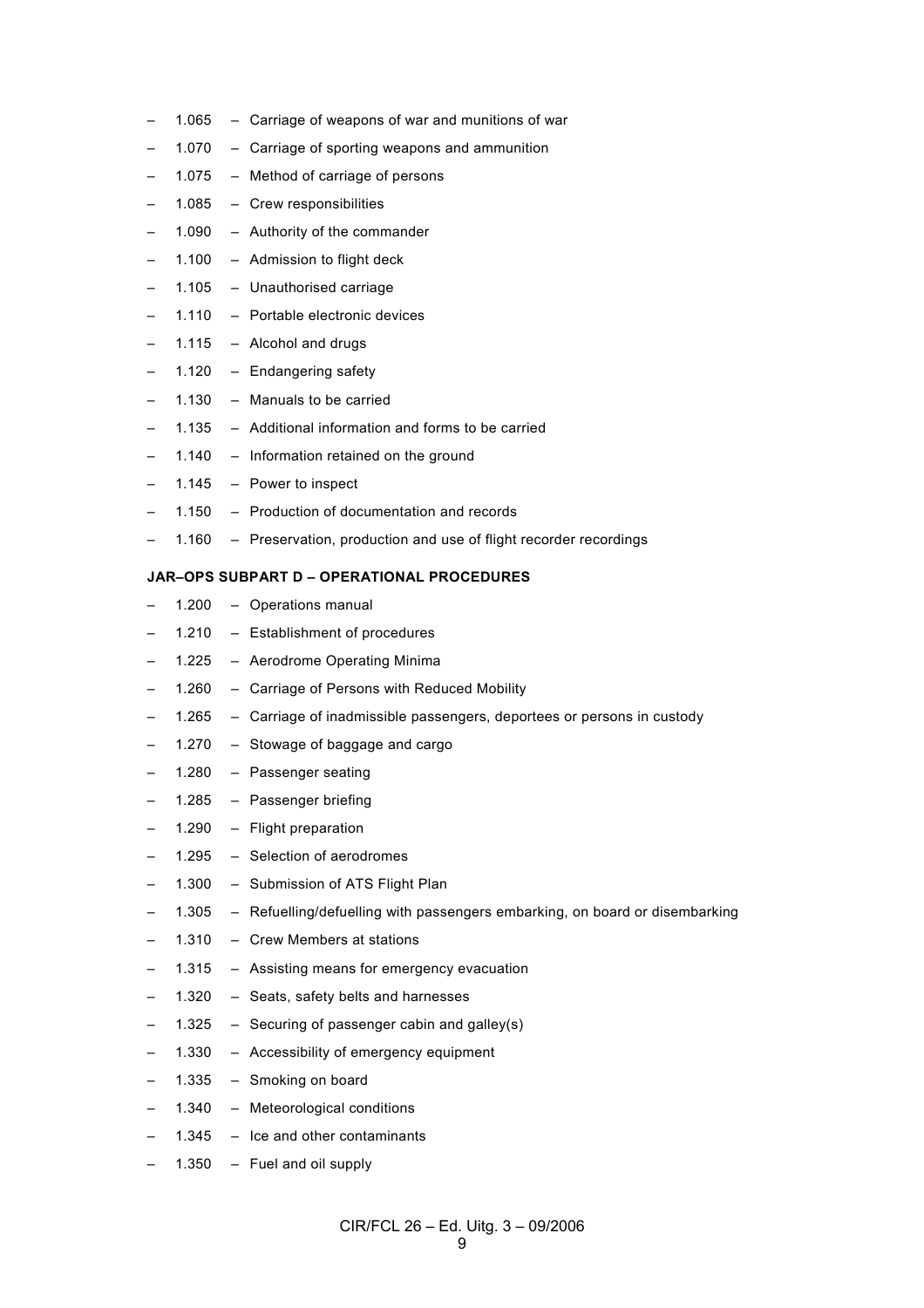- 1.355 Take-off conditions
- 1.360 Application of take-off minima
- 1.365 Minimum flight altitudes
- 1.370 Simulated abnormal situations in flight
- 1.375 In-flight fuel management
- 1.385  $-$  Use of supplemental oxygen
- 1.390 Cosmic radiation
- 1.395 Ground proximity detection
- 1.400 Approach and landing conditions
- 1.405 Commencement and continuation of approach
- 1.410 Operating procedures Threshold crossing height
- 1.415  $-$  Journey log
- 1.420 Occurrence reporting
- 1.425 Accident reporting
- Appendix 1 to JAR–OPS 1.305 Refuelling/defuelling with passengers embarking, on board or disembarking
- Appendix 1 to JAR–OPS 1.375 In-flight fuel management

## **JAR–OPS SUBPART E – ALL WEATHER OPERATIONS**

- 1.435 Terminology
- 1.440 Low visibility operations General operating rules
- 1.445 Low visibility operations Aerodrome considerations
- 1.450 Low visibility operations Training and Qualifications
- 1.455 Low visibility operations Operating Procedures
- 1.460 Low visibility operations Minimum equipment
- 1.465 VFR Operating Minima
- Appendix 1 to JAR–OPS 1.430 Aerodrome Operating Minima
- Appendix 2 to JAR–OPS 1.430(c) Aeroplane categories All Weather Operations

#### **JAR–OPS SUBPART J – MASS AND BALANCE**

- 1.625 Mass and balance documentation
- Appendix 1 to JAR–OPS 1.625 Mass and balance Documentation

## **JAR–OPS SUBPART K – INSTRUMENTS AND EQUIPMENT**

- 1.630 General introduction
- 1.640 Aeroplane operating lights
- 1.650 Day VFR operations Flight and navigational instruments and associated equipment
- 1.652 IFR or night operations Flight and navigational instruments and associated equipment
- 1.660 Altitude alerting system
- 1.665 Ground proximity warning systems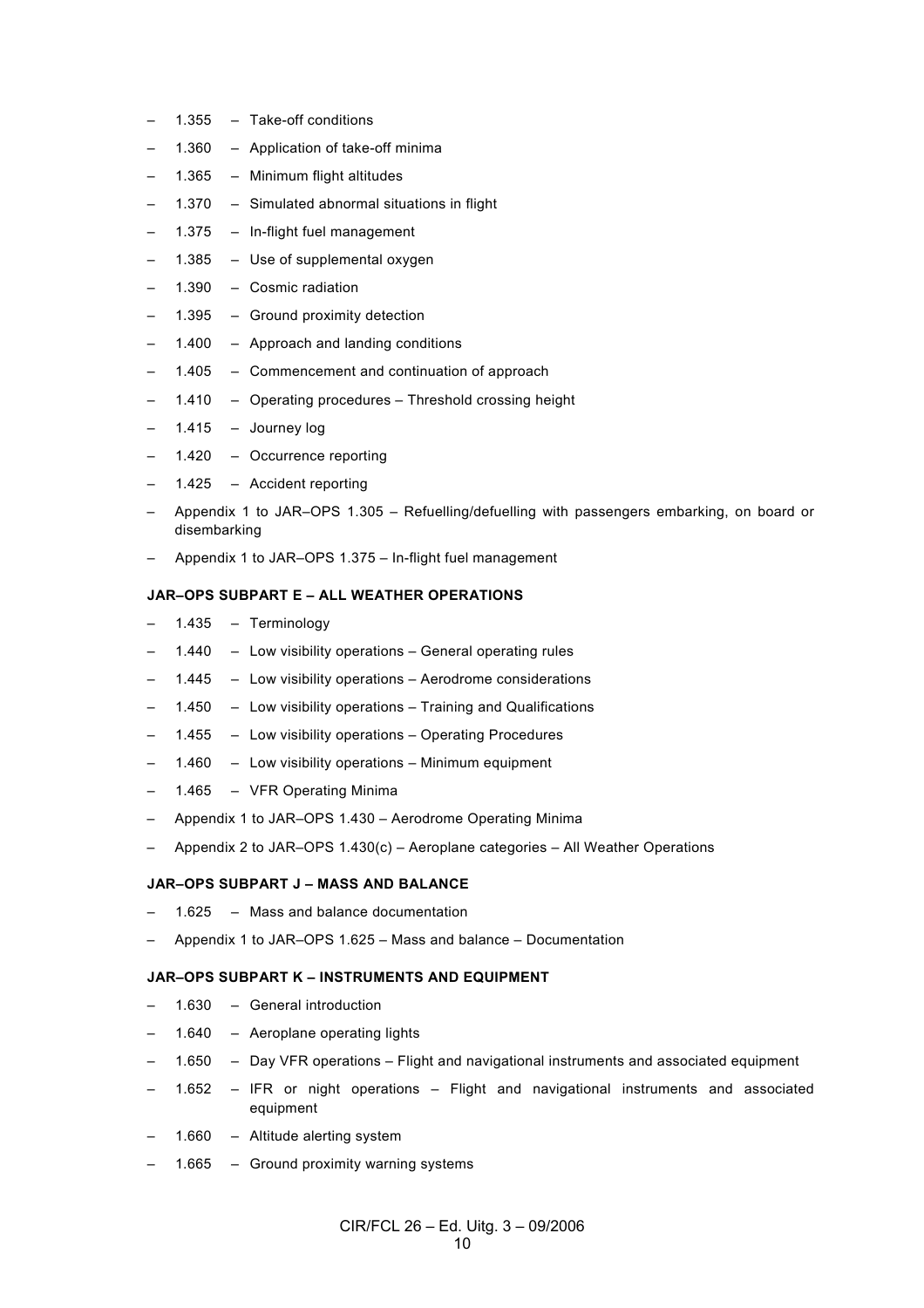- 1.670 Airborne weather radar equipment
- 1.675 Equipment for operation in icing conditions
- 1.680 Cosmic radiation detection equipment
- 1.690 Crew member interphone system
- 1.695 Public address system
- 1.700 Cockpit voice recorders 1
- 1.705 Cockpit voice recorders 2
- 1.710 Cockpit voice recorders 3
- 1.715 Flight data records  $-1$
- 1.720 Flight data records  $-2$
- 1.725 Flight data records  $-3$
- 1.770 Supplement oxygen pressurised aeroplanes
- 1.775 Supplement oxygen non-pressurised aeroplanes
- 1.780 Crew Protective Breathing Equipment
- 1.820 Automatic Emergency Locator Transmitter

## **JAR–OPS SUBPART N – FLIGHT CREW**

- 1.940 Composition of Flight Crew
- 1.945 Conversion Training and checking
- 1.950 Differences Training and Familiarisation training
- 1.955 Nomination as Commander
- 1.960 Commanders holding a Commercial Pilot Licence
- 1.965 Recurrent training and checking
- 1.968 Pilot qualification to operate in either pilot's seat
- 1.970 Recent experience
- 1.975 Route and Aerodrome Competence Qualification
- 1.978 Advanced Qualification Programme
- 1.980 Operation on more than one type or variant
- 1.985 Training Records
- Appendix 1 to JAR–OPS 1.940 In flight relief of flight crew members
- Appendix 2 to JAR–OPS 1.940 Single-pilot operations under IFR or at night
- Appendix 1 to JAR–OPS 1.965 Recurrent training and checking Pilots
- Appendix 1 to JAR–OPS 1.968 Pilot qualification to operate in either pilot's seat

## **JAR–OPS SUBPART O – CABIN CREW**

– 1.990 – Number and Composition of Cabin Crew

#### **JAR–OPS SUBPART P – MANUALS, LOGS AND RECORDS**

- 1.1040 General rules for Operations Manuals
- 1.1045 Operations Manual structure and contents
- 1.1050 Aeroplane Flight Manual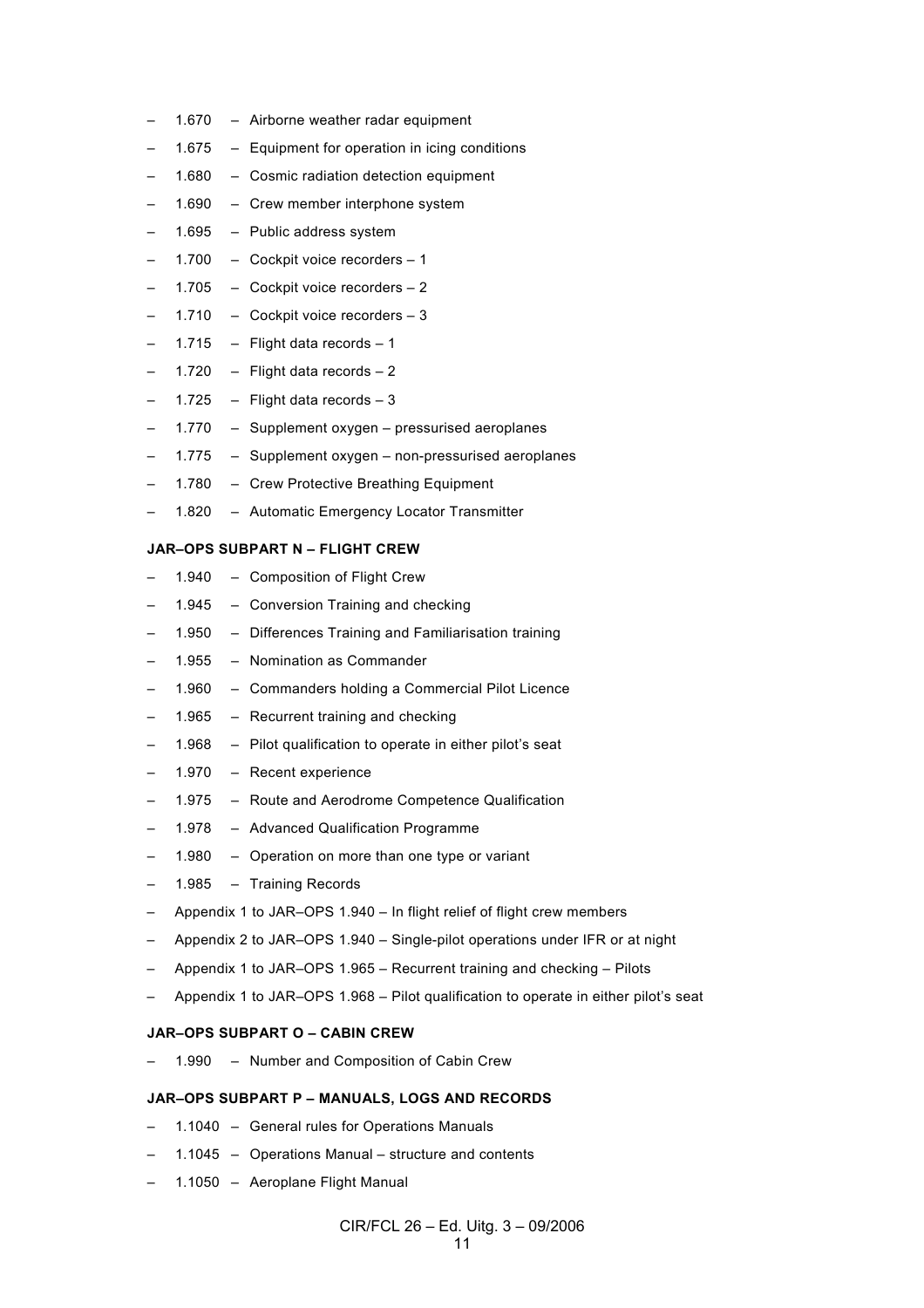- 1.1055 Journey log
- 1.1060 Operational flight plan
- Appendix 1 to JAR–OPS 1.1045 Operations Manual Contents

## **JAR–OPS SUBPART Q – FLIGHT AND DUTY TIME LIMITATIONS AND REST REQUIREMENTS**

## RESERVED

## **JAR–OPS SUBPART R – TRANSPORT OF DANGEROUS GOODS BY AIR**

– 1.1215 – Provision of Information

## **JAR–OPS SUBPART S – SECURITY**

- 1.1235 Security requirements
- 1.1240 Training programmes
- 1.1245 Reporting acts of unlawful interference
- 1.1250 Aeroplane search procedure checklist
- 1.1255 Flight crew compartment security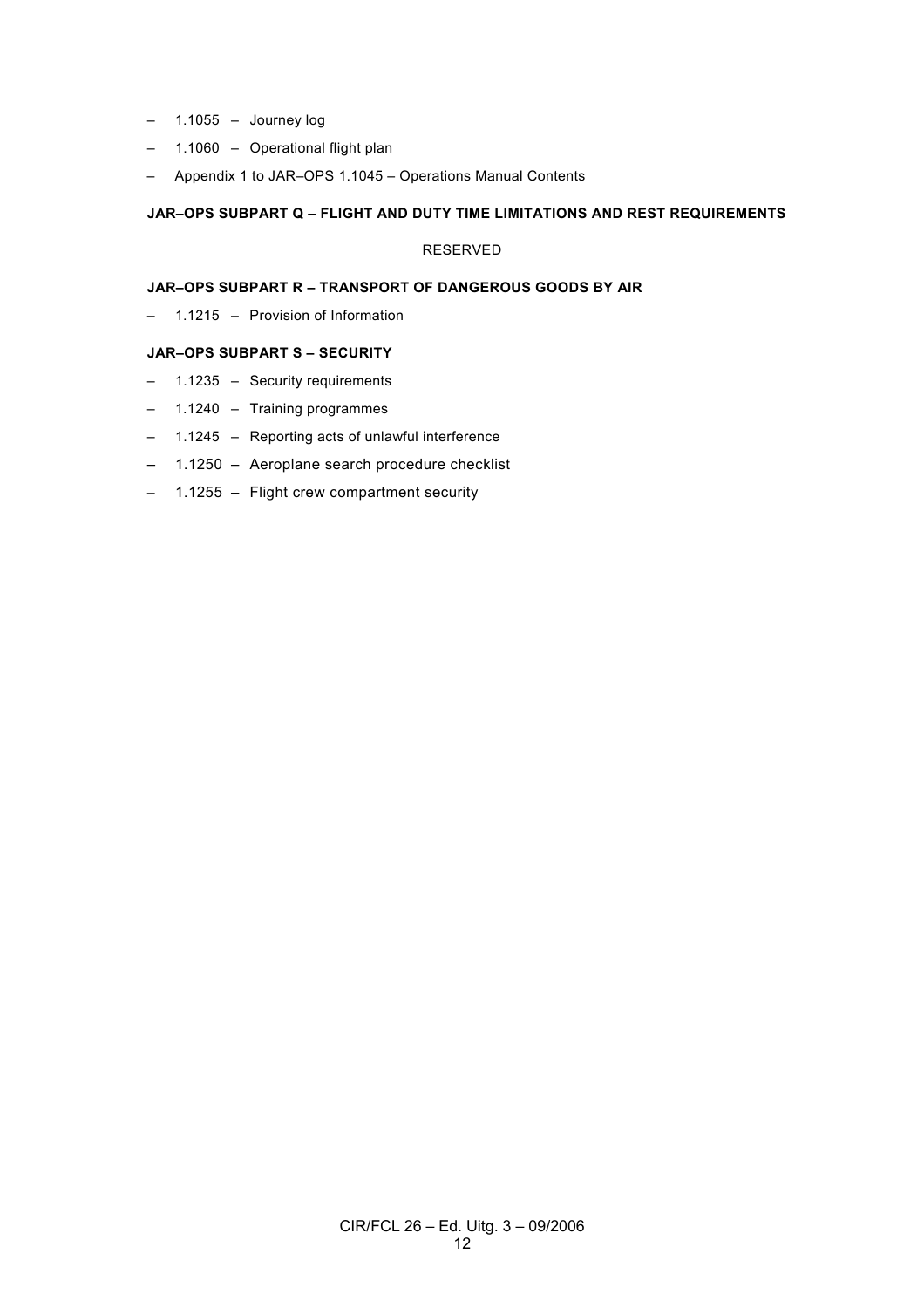## **Knowledge requirements of JAA – regulations for the validation of private pilot licences (aeroplanes) issued by non - JAA States.**

DECREE 10 JANUARY 2000

# REFERENCES JAR REFERENCES ROYAL

| JAR-FCL Subpart A - General requirements     |                                           |                                        |                 |  |  |
|----------------------------------------------|-------------------------------------------|----------------------------------------|-----------------|--|--|
|                                              | 1.025                                     | - Validity of licences and ratings     | Article 10 / 11 |  |  |
|                                              | 1.035                                     | - Medical fitness                      | Article 15      |  |  |
| $\overline{\phantom{0}}$                     | 1.040                                     | - Decrease in medical fitness          | Article 16      |  |  |
| $\overline{\phantom{0}}$                     | 1.050                                     | - Crediting of flight time             | Article 18      |  |  |
| $\qquad \qquad -$                            | 1.065                                     | - State of Licence issue               | Article 22      |  |  |
| JAR-FCL Subpart B - Student pilot            |                                           |                                        |                 |  |  |
|                                              | 1.085                                     | - Requirements                         | Article 27 / 28 |  |  |
| $\qquad \qquad -$                            | 1.090                                     | - Minimum age                          | Article 28      |  |  |
| $\overline{\phantom{0}}$                     | 1.095                                     | - Medical fitness                      | Article 28      |  |  |
|                                              |                                           |                                        |                 |  |  |
|                                              | JAR-FCL Subpart C - Private pilot licence |                                        |                 |  |  |
|                                              | 1.100                                     | - Minimum age                          | Article 29      |  |  |
| $\overline{\phantom{0}}$                     | 1.105                                     | - Medical fitness                      | Article 29      |  |  |
| $\overline{\phantom{0}}$                     | 1.110                                     | $-$ Privileges and conditions          | Article 30      |  |  |
| $\overline{\phantom{0}}$                     | 1.115                                     | - Ratings for special purposes         | Article 31      |  |  |
| $\qquad \qquad -$                            | 1.120                                     | - Experience and Crediting             | Article 32      |  |  |
| $\overline{\phantom{0}}$                     | 1.125                                     | - Training course                      | Article 33      |  |  |
| $\overline{\phantom{0}}$                     | 1.130                                     | - Theoretical knowledge examination    | Article 34      |  |  |
| $\overline{\phantom{0}}$                     | 1.135                                     | $-$ Skill test                         | Article 35      |  |  |
| JAR-FCL Subpart $E -$ Instrument rating      |                                           |                                        |                 |  |  |
|                                              | 1.175                                     | - Circumstances in which an instrument | Article 42      |  |  |
|                                              | rating is required                        |                                        |                 |  |  |
| JAR-FCL Subpart $F - Type$ and Class Ratings |                                           |                                        |                 |  |  |
|                                              | 1.215                                     | - Division of Class Ratings            | Article 50      |  |  |
|                                              | 1.225                                     | - Circumstances in which type or class | Article 52      |  |  |
|                                              | ratings are required                      |                                        |                 |  |  |
|                                              | 1.245                                     | - Validity, revalidation and renewal   | Article 57      |  |  |
| JAR-FCL Subpart H - Instructor ratings       |                                           |                                        |                 |  |  |
|                                              | 1.300                                     | $-$ Instruction $-$ general            | Article 69      |  |  |
|                                              |                                           |                                        |                 |  |  |